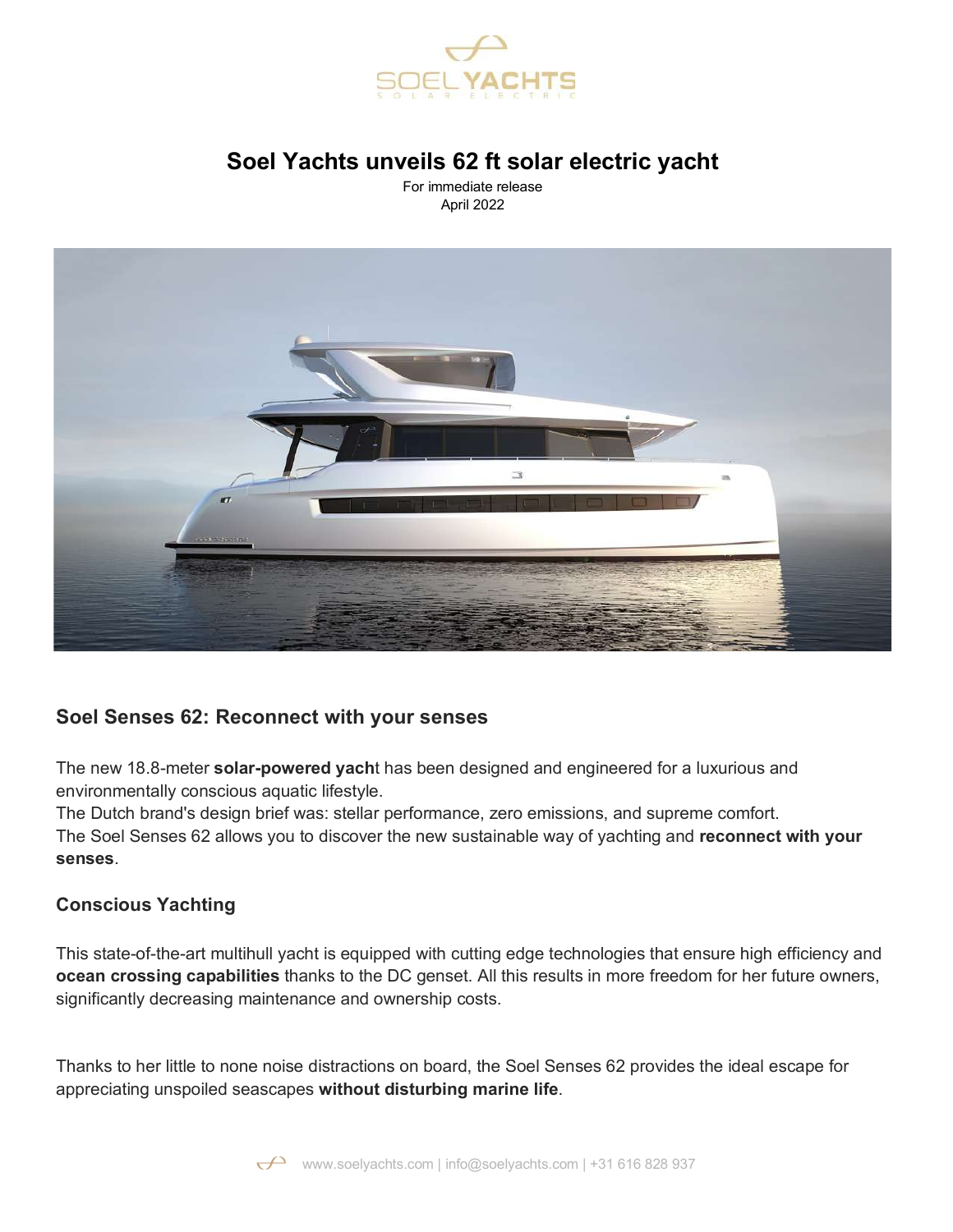

Core values such as efficiency, sustainability and *clean* design guided the Soel Yachts design team to create a streamlined yacht that offers a future-proof yachting experience.

The exterior styling emphasizes how technologically advanced this catamaran is.

Smooth curves contrasted by masculine surface details form the foundation for a refreshing exterior look.

Her interior design code consists of bright, open and clean spaces with minimalistic details.



# **Bright and Open**

Located on the main deck, the open-plan salon is the heart of the yacht, which offers panoramic views of the surroundings. It seamlessly connects to the exterior aft deck (cockpit) via a full-beam glass sliding door, creating a genuine inside-outside experience. The salon also houses the lounge and galley. Despite its **multifunctional nature**, the layout of this salon ensures a natural separation between the forwardfacing steering and maneuvering areas and the aft-facing lounge and dining area.

The yacht can accommodate up to **nine guests** in two VIP guest cabins, a spacious Owners Cabin, and a kid's cabin. Up to three crew members can be accommodated in a crew cabin with private access.

Various lounges, two dining areas, an office desk area, and an open galley with bar provide plenty of space for group and private activities.

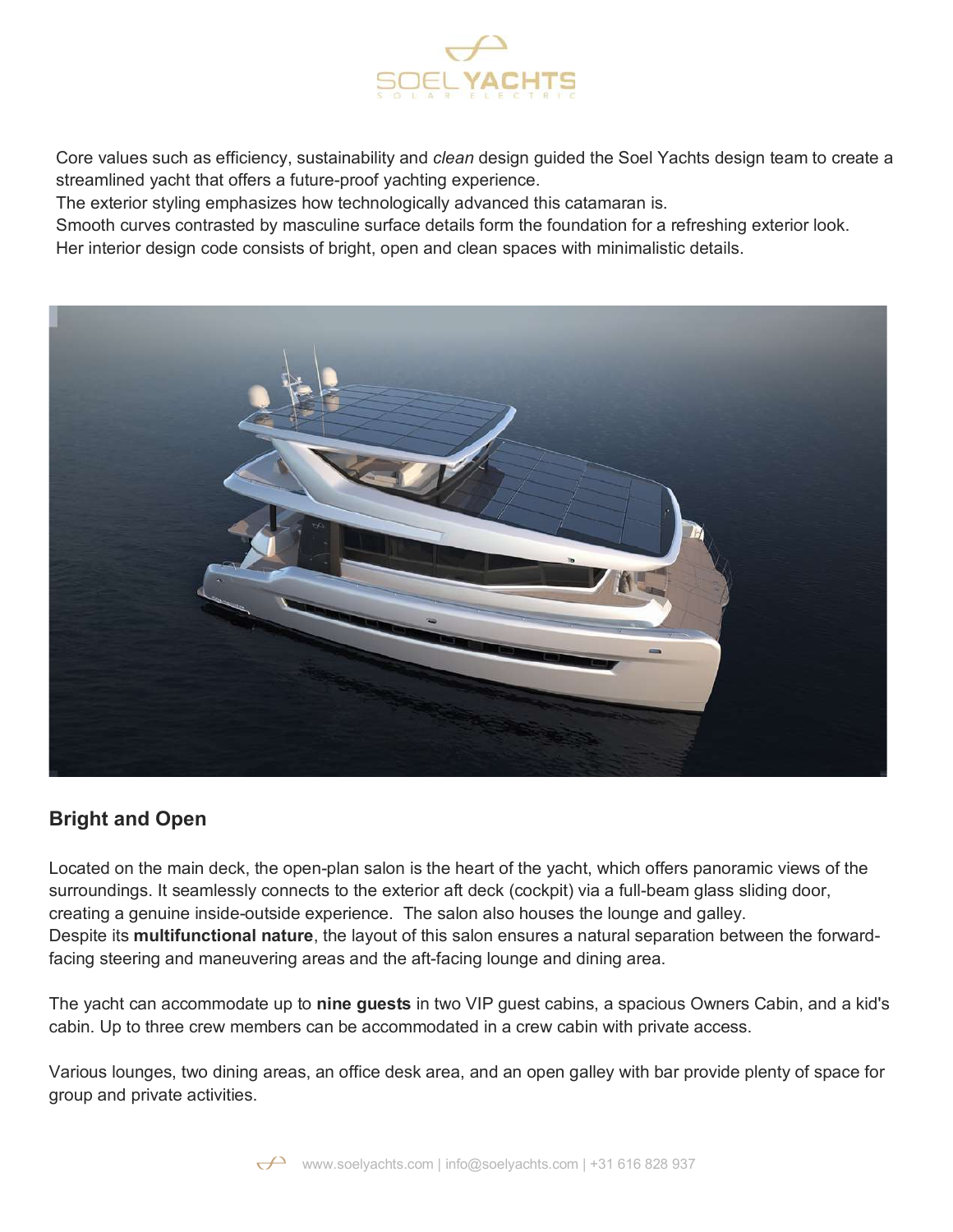

The cockpit offers a shaded dining and lounge area complete with a barbeque setup and day head (toilet). Gentle steps to the swim platform provide easy access to the water as well as the toy locker. An optional hydraulic swim platform is offered to enhance sea access even further.

In addition to her generous **aft deck** the yacht presents a **forward facing deck** with a recessed lounge area, ideal for sunset cruises. On the sun deck a private sunbathing area is located, as well as a covered fly-bridge. Soel Yachts introduces an alternative option with an enclosed flybridge, for use as an Owner's cabin, living room or other customer specific layouts.



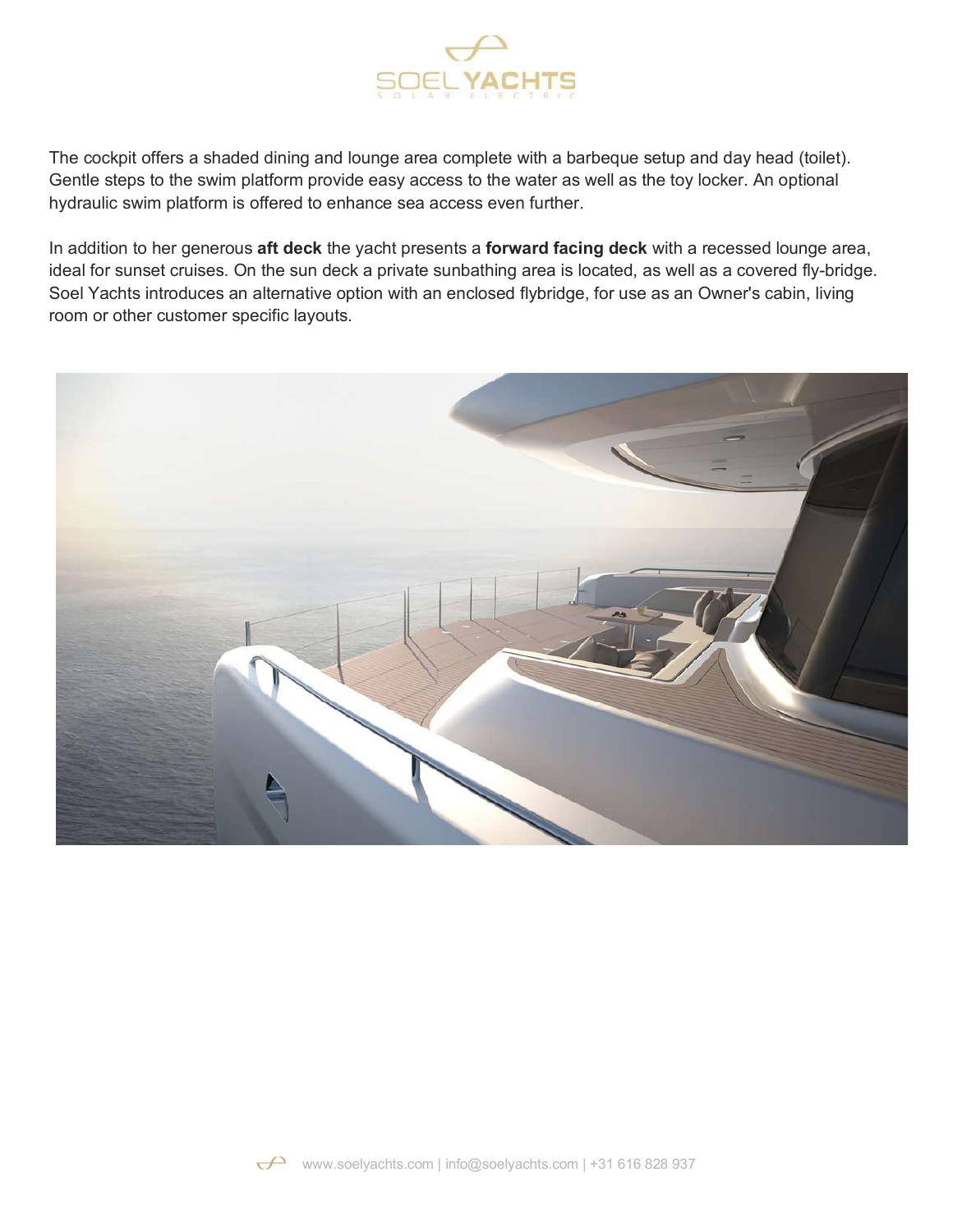

# **Keep it cool with Zero-emissions**

The yacht's integrated solar roof generates 17.6 kWp of solar energy, equivalent to up to 50 kWh, allowing her owners to cruise *off the grid*. Soel Yachts' proprietary active cooling system for solar panels increases energy harvest by 15-20%, a unique and industry leading innovation.

The Soel Senses 62 is offered in **two propulsion systems**: Cruise and Power.

#### *Cruise*

2x 100 kW electric motors, 282 kWh of lithium battery capacity and a 100kW DC generator set. This enables the yacht a cruising speed of 8 knots and a top speed of 10 knots.

#### *Power*

2x 200 kW electric motors in combination with 424 kWh of lithium battery capacity and a 150kW DC generator set. This enables the yacht to reach a cruising speed of 10 knots and a top speed of 14 knots.

Both options ensure efficient long range cruising at a very good fuel economy. They feature DC fast charging capabilities as well as normal AC single and three phase shore power charging. Over the air system update capabilities ensure that the yacht's systems are well maintained and future proof. The solar electric drive train system was designed in-house in collaboration with longstanding partner **Naval DC**. Founder **David Czap** is an expert in the field of electric system integration with a track record of more than 500.000 nm to date.

The yacht's CFD-optimized hull shape was specifically designed for efficient electric propulsion and cruising comfort. Soel Yachts prides itself with the abundant effort invested in the integration of the electric system in order to optimize speed, range and allow for ease of handling and maneuverability. The result is a vessel, which reaches the superyacht comfort norm, while keeping fuel consumption and cost of ownership at a tiny fraction compared to a traditionally powered catamaran.

## **The Mariner's Choice**

Soel Yachts stands for no-nonsense and honest electric yachts with integrally matched systems and spectacular design. The team gladly discusses any client-specific requirements concerning on-board experience and systems specifications. At Soel Yachts design, naval architecture and electric propulsion exist in perfect symbiosis, equipping the team for any custom wishes.